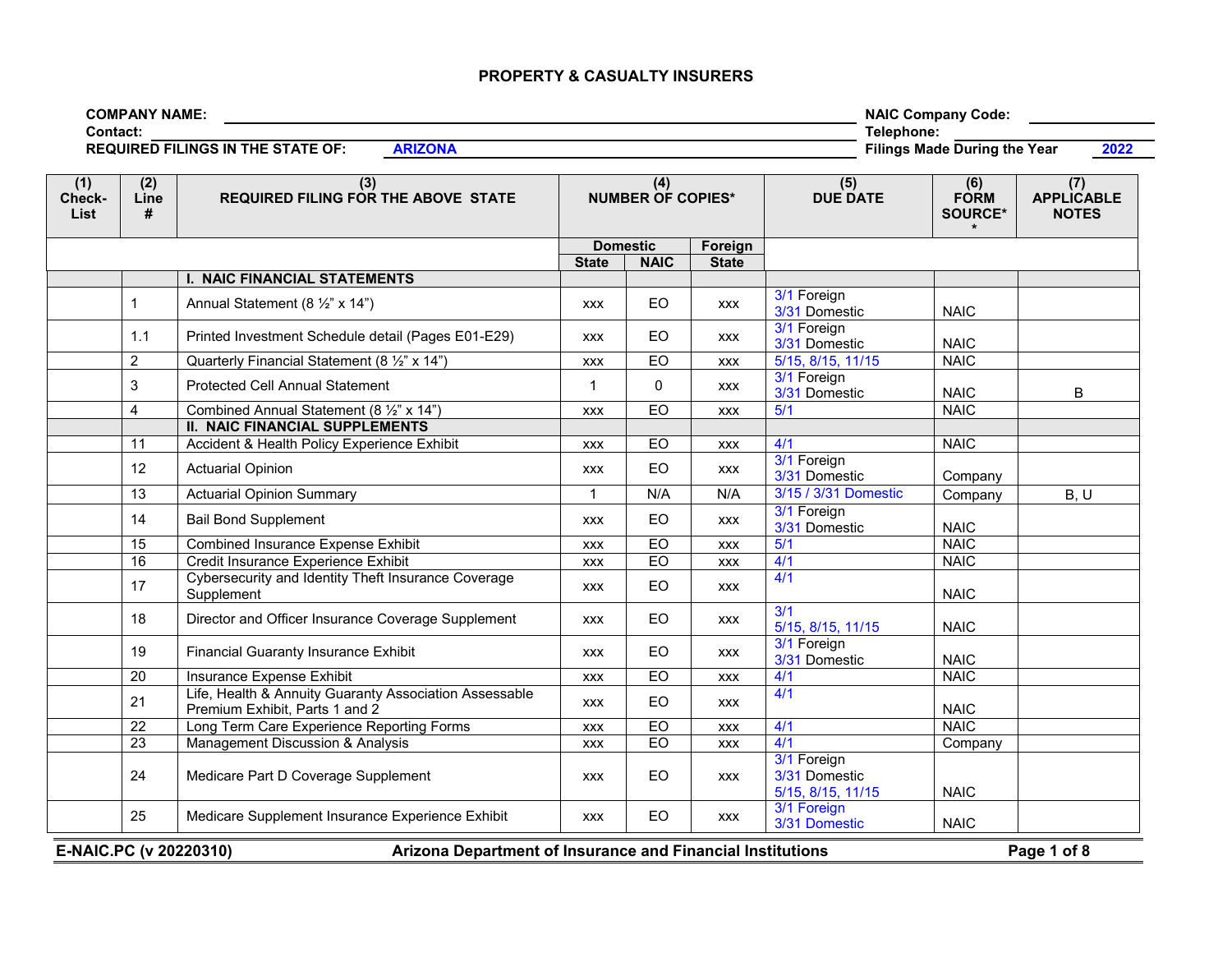| (1)<br>Check-<br>List | (2)<br>Line<br># | (3)<br><b>REQUIRED FILING FOR THE ABOVE STATE</b>                                                          |              | (4)<br><b>NUMBER OF COPIES*</b> |              | (5)<br><b>DUE DATE</b>                            | (6)<br><b>FORM</b><br>SOURCE* | (7)<br><b>APPLICABLE</b><br><b>NOTES</b> |
|-----------------------|------------------|------------------------------------------------------------------------------------------------------------|--------------|---------------------------------|--------------|---------------------------------------------------|-------------------------------|------------------------------------------|
|                       |                  |                                                                                                            |              | <b>Domestic</b>                 | Foreign      |                                                   |                               |                                          |
|                       |                  |                                                                                                            | <b>State</b> | <b>NAIC</b>                     | <b>State</b> |                                                   |                               |                                          |
|                       | $\overline{26}$  | Mortgage Guaranty Insurance Exhibit                                                                        | <b>XXX</b>   | EO                              | <b>XXX</b>   | 4/1                                               | <b>NAIC</b>                   |                                          |
|                       | 27               | Premiums Attributed to Protected Cells Exhibit                                                             | <b>XXX</b>   | EO                              | <b>XXX</b>   | 3/1 Foreign<br>3/31 Domestic                      | <b>NAIC</b>                   |                                          |
|                       | $\overline{28}$  | Private Flood Insurance Supplement                                                                         | <b>XXX</b>   | EO                              | <b>XXX</b>   | 4/1                                               | <b>NAIC</b>                   |                                          |
|                       | 29               | Reinsurance Attestation Supplement                                                                         | <b>XXX</b>   | EO                              | <b>XXX</b>   | 3/1 Foreign<br>3/31 Domestic                      | Company                       |                                          |
|                       | $\overline{30}$  | <b>Exceptions to Reinsurance Attestation Supplement</b>                                                    | $\mathbf{1}$ | N/A                             | <b>XXX</b>   | 3/1                                               | Company                       | B                                        |
|                       | 31               | Reinsurance Summary Supplemental                                                                           | <b>XXX</b>   | EO                              | <b>XXX</b>   | 3/1 Foreign<br>3/31 Domestic                      | <b>NAIC</b>                   |                                          |
|                       | 32               | <b>Risk-Based Capital Report</b>                                                                           | <b>XXX</b>   | <b>EO</b>                       | <b>XXX</b>   | 3/1 Foreign<br>3/31 Domestic                      | <b>NAIC</b>                   |                                          |
|                       | 33               | Schedule SIS                                                                                               | $\mathbf{1}$ | N/A                             | N/A          | 3/31                                              | <b>NAIC</b>                   | $\overline{B}$                           |
|                       | 34               | Supplement A to Schedule T                                                                                 | <b>XXX</b>   | <b>EO</b>                       | <b>XXX</b>   | 3/1 Foreign<br>3/31 Domestic<br>5/15, 8/15, 11/15 | <b>NAIC</b>                   |                                          |
|                       | $\overline{35}$  | <b>Supplemental Compensation Exhibit</b>                                                                   | $\mathbf{1}$ | N/A                             | N/A          | 3/31                                              | <b>NAIC</b>                   | B                                        |
|                       | 36               | Supplemental Health Care Exhibit (Parts 1, 2 and 3)                                                        | <b>XXX</b>   | E <sub>O</sub>                  | <b>XXX</b>   | 4/1                                               | <b>NAIC</b>                   |                                          |
|                       | 37               | Supplemental Health Care Exhibit's Allocation Report<br>Supplement                                         | <b>XXX</b>   | EO                              | <b>XXX</b>   | 4/1                                               | <b>NAIC</b>                   |                                          |
|                       | 38               | Supplemental Investment Risk Interrogatories                                                               | <b>XXX</b>   | $E_{\rm O}$                     | XXX          | 4/1                                               | <b>NAIC</b>                   |                                          |
|                       | 39               | Supplemental Schedule for Reinsurance Counterparty<br>Reporting Exception-Asbestos and Pollution Contracts | <b>XXX</b>   | EO                              | <b>XXX</b>   | 3/1                                               | <b>NAIC</b>                   |                                          |
|                       | 40               | <b>Trusteed Surplus Statement</b>                                                                          | <b>XXX</b>   | <b>EO</b>                       | <b>XXX</b>   | 3/1 Foreign<br>3/31 Domestic<br>5/15, 8/15, 11/15 | <b>NAIC</b>                   |                                          |
|                       |                  | <b>III. ELECTRONIC FILING REQUIREMENTS</b>                                                                 |              |                                 |              |                                                   |                               |                                          |
|                       | 61               | <b>Annual Statement Electronic Filing</b>                                                                  | <b>XXX</b>   | EO                              | <b>XXX</b>   | 3/1                                               | <b>NAIC</b>                   |                                          |
|                       | 62               | March .PDF Filing                                                                                          | <b>XXX</b>   | EO                              | <b>XXX</b>   | 3/1                                               | <b>NAIC</b>                   |                                          |
|                       | 63               | Risk-Based Capital Electronic Filing                                                                       | <b>XXX</b>   | EO                              | N/A          | 3/1                                               | <b>NAIC</b>                   |                                          |
|                       | 64               | Risk-Based Capital .PDF Filing                                                                             | <b>XXX</b>   | EO                              | N/A          | 3/1                                               | <b>NAIC</b>                   |                                          |
|                       | 65               | <b>Combined Annual Statement Electronic Filing</b>                                                         | <b>XXX</b>   | EO                              | <b>XXX</b>   | 5/1                                               | <b>NAIC</b>                   |                                          |
|                       | 66               | <b>Combined Annual Statement .PDF Filing</b>                                                               | <b>XXX</b>   | EO                              | <b>XXX</b>   | 5/1                                               | <b>NAIC</b>                   |                                          |
|                       | 67               | <b>Supplemental Electronic Filing</b>                                                                      | XXX          | EO                              | <b>XXX</b>   | 4/1                                               | <b>NAIC</b>                   |                                          |
|                       | 68               | <b>Supplemental .PDF Filing</b>                                                                            | <b>XXX</b>   | EO                              | <b>XXX</b>   | 4/1                                               | <b>NAIC</b>                   |                                          |
|                       | 69               | <b>Quarterly Statement Electronic Filing</b>                                                               | <b>XXX</b>   | EO                              | <b>XXX</b>   | 5/15, 8/15, 11/15                                 | <b>NAIC</b>                   |                                          |
|                       | $\overline{70}$  | <b>Quarterly .PDF Filing</b>                                                                               | <b>XXX</b>   | EO                              | <b>XXX</b>   | 5/15, 8/15, 11/15                                 | <b>NAIC</b>                   |                                          |

**E-NAIC.PC (v 20220310) Arizona Department of Insurance and Financial Institutions Page 2 of 8**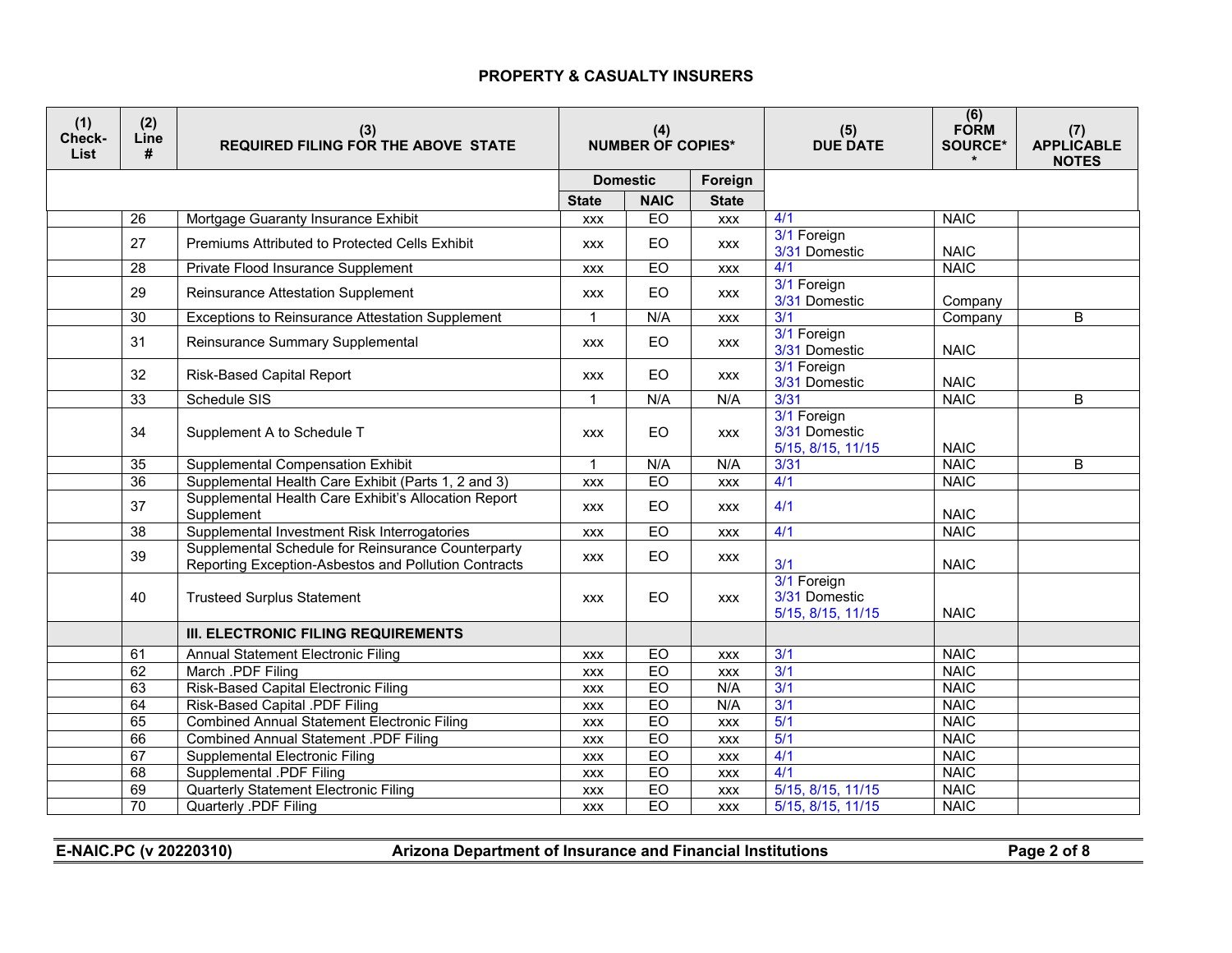| (1)<br>Check-<br><b>List</b> | (2)<br>Line<br># | (3)<br><b>REQUIRED FILING FOR THE ABOVE STATE</b>                                                                                                             |                            | (4)<br><b>NUMBER OF COPIES*</b> |                            | (5)<br><b>DUE DATE</b>       | (6)<br><b>FORM</b><br><b>SOURCE*</b> | (7)<br><b>APPLICABLE</b><br><b>NOTES</b> |
|------------------------------|------------------|---------------------------------------------------------------------------------------------------------------------------------------------------------------|----------------------------|---------------------------------|----------------------------|------------------------------|--------------------------------------|------------------------------------------|
|                              |                  |                                                                                                                                                               |                            | <b>Domestic</b>                 | Foreign                    |                              |                                      |                                          |
|                              | $\overline{71}$  | June .PDF Filing                                                                                                                                              | <b>State</b><br><b>XXX</b> | <b>NAIC</b><br>EO               | <b>State</b><br><b>XXX</b> | 6/1                          | <b>NAIC</b>                          |                                          |
|                              |                  |                                                                                                                                                               |                            |                                 |                            |                              |                                      |                                          |
|                              |                  | IV. AUDIT/INTERNAL CONTROL RELATED REPORTS                                                                                                                    |                            |                                 |                            |                              |                                      |                                          |
|                              | 81               | Accountants Letter of Qualifications                                                                                                                          | <b>XXX</b>                 | EO                              | N/A                        | 6/1                          | Company                              |                                          |
|                              | $\overline{82}$  | <b>Audited Financial Reports</b>                                                                                                                              | <b>XXX</b>                 | EO                              | <b>XXX</b>                 | 6/1                          | Company                              |                                          |
|                              | $\overline{83}$  | Audited Financial Reports Exemption Affidavit                                                                                                                 | $\mathbf{1}$               | N/A                             | N/A                        |                              | Company                              | B                                        |
|                              | 84               | <b>Communication of Internal Control Related Matters Noted</b><br>in Audit                                                                                    | <b>XXX</b>                 | EO                              | N/A                        | 8/1                          | Company                              | ${\sf P}$                                |
|                              | 85               | Independent CPA (change)                                                                                                                                      | $\mathbf{1}$               | N/A                             | N/A                        |                              | Company                              | B                                        |
|                              | 86               | Management's Report of Internal Control Over Financial<br>Reporting                                                                                           | $\mathbf{1}$               | N/A                             | N/A                        | 8/1                          | Company                              | B, P                                     |
|                              | 87               | Notification of Adverse Financial Condition                                                                                                                   | $\overline{1}$             | N/A                             | N/A                        |                              | Company                              | $\overline{B}$                           |
|                              | 88               | Relief from the five-year rotation requirement for lead audit<br>partner                                                                                      | <b>XXX</b>                 | EO                              | N/A                        | 3/1                          | Company                              |                                          |
|                              | 89               | Relief from the one-year cooling off period for independent<br><b>CPA</b>                                                                                     | <b>XXX</b>                 | EO                              | N/A                        | 3/1                          | Company                              |                                          |
|                              | 90               | Relief from the Requirements for Audit Committees                                                                                                             | <b>XXX</b>                 | EO                              | N/A                        | 3/1                          | Company                              |                                          |
|                              | $\overline{91}$  | Request to File Consolidated Audited Annual Statements                                                                                                        | $\mathbf{1}$               | N/A                             | N/A                        |                              | Company                              | B                                        |
|                              | 92               | Request for Exemption to File Management's Report of<br>Internal Control Over Financial Reporting                                                             | $\mathbf{1}$               | N/A                             | N/A                        |                              | Company                              | B                                        |
|                              |                  | <b>V. STATE REQUIRED FILINGS</b>                                                                                                                              |                            |                                 |                            |                              |                                      |                                          |
|                              | 101              | Actuarial Certification of Rates for Small Employer Health<br>Benefits Plans and Accountable Health Plan Small<br>Employer Base Premium Rates and Index Rates | $\mathbf{1}$               | $\Omega$                        | $\mathbf 1$                | 4/1                          | <b>State</b>                         | S                                        |
|                              | 102              | Audited Financial Report Internal Control Filings<br><b>Transmittal Form E-AFR.IC</b>                                                                         | $\mathbf{1}$               | $\Omega$                        | N/A                        | 8/1                          | State                                | B, P                                     |
|                              | 103              | Certificate of Disclosure Form E-178                                                                                                                          | EO                         | $\Omega$                        | <b>EO</b>                  | 3/1 Foreign<br>3/31 Domestic | State                                | Q                                        |
|                              | 104              | Credit Life, Disability, and Unemployment Insurance<br>Experience Report and Credit Property Insurance<br><b>Experience Report</b>                            | <b>EO</b>                  | $\Omega$                        | EO                         | 4/1                          | <b>State</b>                         | S                                        |
|                              | 105              | Form B, C, and F Insurance Holding Company System<br>Registration Statement ****                                                                              | $\mathbf{1}$               | 0                               | N/A                        | 3/31                         | State                                | B, T                                     |
|                              | 106              | HIPAA Reports to Life & Health Division                                                                                                                       | $\mathbf{1}$               | $\Omega$                        | $\mathbf 1$                | 3/1                          | State                                | $\mathbf S$                              |

**E-NAIC.PC (v 20220310) Arizona Department of Insurance and Financial Institutions Page 3 of 8**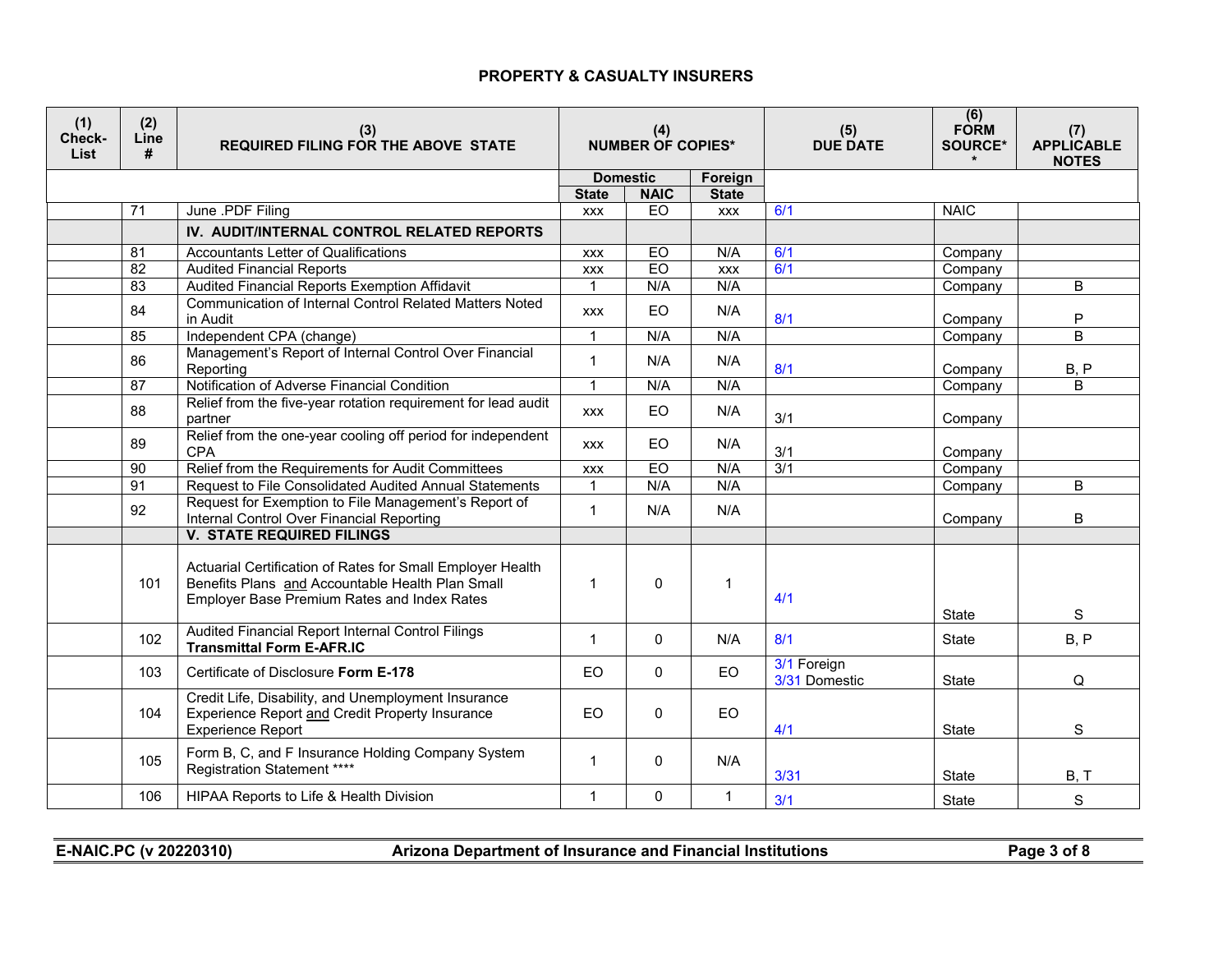| (1)<br>Check-<br>List | (2)<br>Line<br># | (3)<br><b>REQUIRED FILING FOR THE ABOVE STATE</b>                                                   | (4)<br><b>NUMBER OF COPIES*</b> |                 | (5)<br><b>DUE DATE</b> | (6)<br><b>FORM</b><br><b>SOURCE*</b>                  | (7)<br><b>APPLICABLE</b><br><b>NOTES</b> |      |
|-----------------------|------------------|-----------------------------------------------------------------------------------------------------|---------------------------------|-----------------|------------------------|-------------------------------------------------------|------------------------------------------|------|
|                       |                  |                                                                                                     |                                 | <b>Domestic</b> | Foreign                |                                                       |                                          |      |
|                       |                  |                                                                                                     | <b>State</b>                    | <b>NAIC</b>     | <b>State</b>           |                                                       |                                          |      |
|                       | 107              | Industrial Insured Policies Issued Report- Form E-<br><b>PC.INDINS</b>                              |                                 | 0               |                        | 3/1 Foreign<br>3/31 Domestic                          | State                                    | B    |
|                       | 108              | Mortgage Guaranty Insurers Only - Confidential<br>Supplementary Schedule F-5,<br>see Form E-MG.CEDE |                                 | $\Omega$        |                        | 3/1 Foreign<br>3/31 Domestic<br>5/15, 8/15, 11/15 All | State                                    | B, R |
|                       | 109              | Mortgage Guaranty Insurers Only - Minimum Policyholders<br><b>Position Report</b><br>Form E-MG.MPP  |                                 | $\Omega$        |                        | 3/1 Foreign<br>3/31 Domestic<br>5/15, 8/15, 11/15 All | State                                    | B, R |
|                       | 110              | Annual Tax and Fees Report and Payment Form E-TAX                                                   | EO                              | $\Omega$        | EO                     | 3/1                                                   | State                                    | D    |
|                       | 111              | Producer Controlled Property and Casualty Insurance<br>Report- Form E-PC.350                        |                                 | 0               | 0                      | 3/31 DOMESTIC ONLY                                    | State                                    | в    |
|                       | 112              | <b>ORSA *****</b>                                                                                   |                                 | 0               | N/A                    | 6/30                                                  | Company                                  | B, V |
|                       | 113              | Corporate Governance Annual Disclosure ***                                                          |                                 |                 | N/A                    | 6/1                                                   | Company                                  | B    |

**\*If XXX appears in this column, this state does not require this filing, if hard copy is filed with the state of domicile and if the data is filed electronically with the NAIC. If N/A appears in this column, the filing is required with the domiciliary state. EO (electronic only filing).**

**\*\*If Form Source is NAIC, the form should be obtained from the appropriate vendor.**

**\*\*\*For those states that have adopted the NAIC Corporate Governance Annual Disclosure Model Act, an annual disclosure is required of all insurers or insurance groups by June 1. The Corporate Governance Annual Disclosure is a state filing only and should not be submitted by the company to the NAIC. Note however that the filing is intended to be submitted to the lead state if filed at the insurance group level. For more information on lead states, see the following NAIC URL: [http://www.naic.org/public\\_lead\\_state\\_report.htm.](http://www.naic.org/public_lead_state_report.htm)** 

**\*\*\*\*For those states that have adopted the NAIC updated Holding Company Model Act, a Form F filing is required annually by holding company groups. Consistent with the Form B filing requirements, the Form F is a state filing only and should not be submitted by the company to the NAIC. Note however that this filing is intended to be submitted to the lead state. For more information on lead states, see the following NAIC URL: [http://www.naic.org/public\\_lead\\_state\\_report.htm.](http://www.naic.org/public_lead_state_report.htm)** 

**\*\*\*\*\*For those states that have adopted the NAIC Risk Management and Own Risk and Solvency Assessment Model Act, a summary report is required annually by insurers and insurance groups above a specified premium threshold. The ORSA Summary Report is a state filing only and should not be submitted by the company to the NAIC. Note however that this filing is intended to be submitted to the lead state. For more information on lead states, see the following NAIC URL: [http://www.naic.org/public\\_lead\\_state\\_report.htm](http://www.naic.org/public_lead_state_report.htm)**

**E-NAIC.PC (v 20220310) Arizona Department of Insurance and Financial Institutions Page 4 of 8**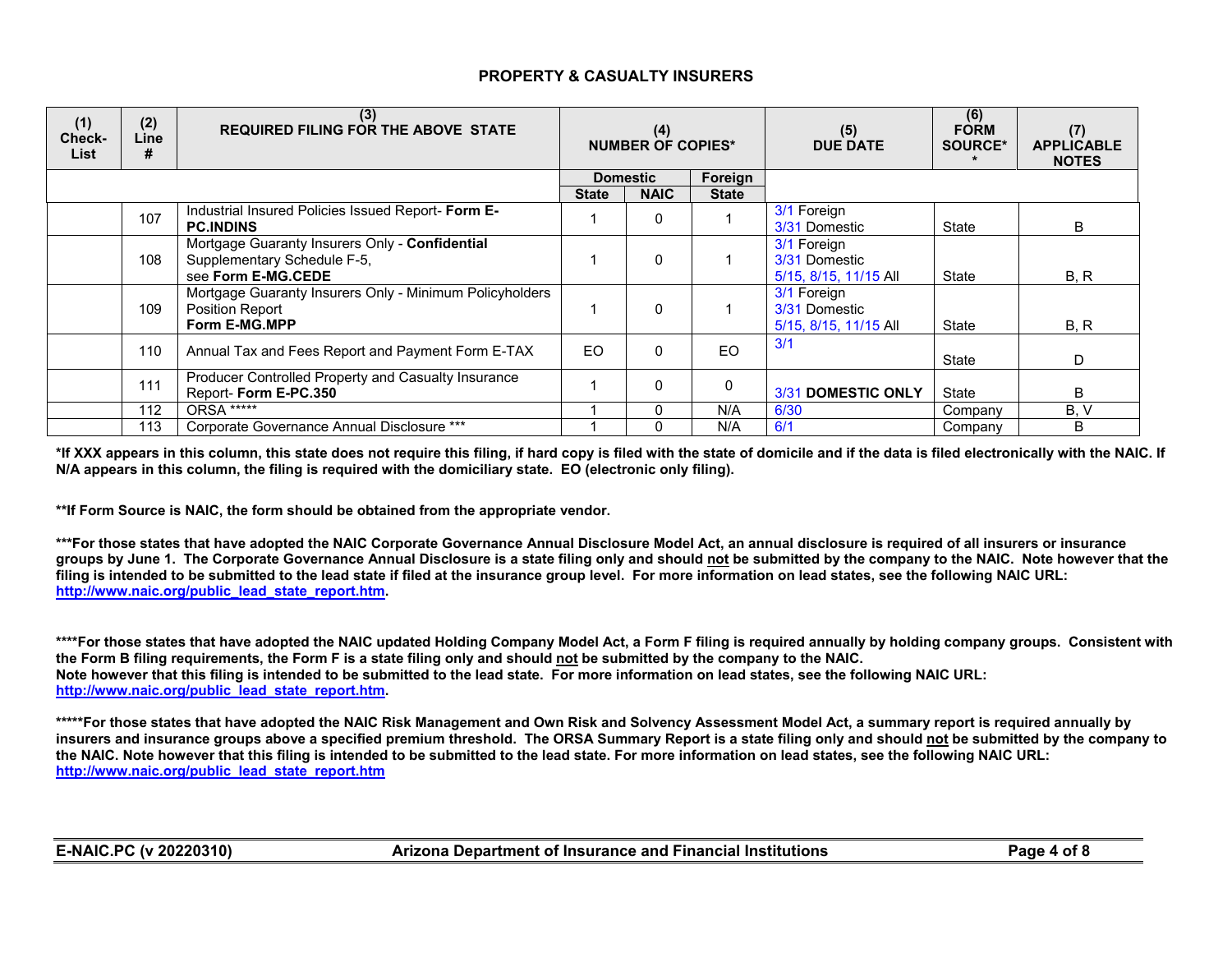|              | <b>NOTES AND INSTRUCTIONS (A-N APPLY TO ALL FILINGS)</b>                                                                                                 |                                                                                                                                                                                                                                                                                 |
|--------------|----------------------------------------------------------------------------------------------------------------------------------------------------------|---------------------------------------------------------------------------------------------------------------------------------------------------------------------------------------------------------------------------------------------------------------------------------|
| A            | Required Filings Contact Person:                                                                                                                         | <b>Tony McCormack</b><br>Administrative Assistant III<br>Phone: (602) 364-3245<br>E-mail address: tony.mccormack@difi.az.gov                                                                                                                                                    |
| B            | <b>Electronic Filing Email Address</b>                                                                                                                   | financialfilings@difi.az.gov                                                                                                                                                                                                                                                    |
| $\mathsf{C}$ | <b>Mailing Address:</b>                                                                                                                                  | Arizona Department of Insurance and Financial Institutions<br><b>Insurance Financial Affairs Division</b><br>100 North 15th Avenue, Suite 261<br>Phoenix, Arizona 85007-2630                                                                                                    |
|              | Electronic filing information for tax and fee reporting and payment:                                                                                     | Insurers must use the NAIC OPTins system (or an OPTins authorized business<br>partner) to report and pay taxes and fees starting January 1, 2018.                                                                                                                               |
| D            | <b>Premium Tax Due Dates:</b><br><b>Due 3/1</b> Annual Tax and Fees Report and Payment                                                                   | Use appropriate form located on our Tax Forms and Instructions web page at<br>https://difi.az.gov/insurers/taxes and the NAIC OPTins System.                                                                                                                                    |
|              | Due 3/15, 4/15, 5/15, 6/15, 7/15, 8/15 Installment Tax Payments                                                                                          | Contact Person:<br>Loretta Moncibaez (602) 364-3997<br>E-mail address: taxunit@difi.az.gov                                                                                                                                                                                      |
| E            | Delivery Instructions:                                                                                                                                   | All packages <b>must</b> bear U.S. postmark or courier pick-up date.<br>If due date is a weekend or holiday, deadline is next business day.                                                                                                                                     |
| $\mathsf F$  | Late Filings:                                                                                                                                            | Up to \$25.00 per day - Annual Statement, Annual Fees, Actuarial Opinion, Management<br>Discussion and Analysis or Audited Financial Report.<br>Up to \$25.00 per day - Certificate of Disclosure Form E-178.                                                                   |
|              | License will be summarily suspended if renewal fee is not paid when due or if<br>financial condition is unknown due to failure to file annual statement. | Up to \$100.00 per day - Quarterly Statements.<br>We use the NAIC filing date or the USPS postmark or courier pick-up date as the date filed.                                                                                                                                   |
| G            | <b>Original Signatures:</b>                                                                                                                              | Follow the NAIC Annual Statement Instructions.                                                                                                                                                                                                                                  |
| H            | Signature/Notarization/Certification:                                                                                                                    | Follow the NAIC Annual Statement Instructions.                                                                                                                                                                                                                                  |
|              | Amended Filings:                                                                                                                                         | Must be filed within 10 days with explanation. Signature requirements apply.                                                                                                                                                                                                    |
| J            | Exceptions from normal filings:                                                                                                                          | <b>EXEMPTIONS:</b><br>Annual Statement filing exemption - NONE.<br>Audited Financial Report exemptions use NAIC Annual Statement Instructions. Must be<br>filed at least 10 days prior to due date.<br>Form F waiver must be filed no later than March 31. Form E-DIRCOMWAIVER. |
|              |                                                                                                                                                          | <b>EXTENSIONS:</b><br>Approved for a catastrophic event only.                                                                                                                                                                                                                   |
|              |                                                                                                                                                          | <b>FOREIGN:</b><br>Must provide a copy of an exemption/extension letter from your state of domicile.                                                                                                                                                                            |

**E-NAIC.PC (v 20220310) Arizona Department of Insurance and Financial Institutions Page 5 of 8**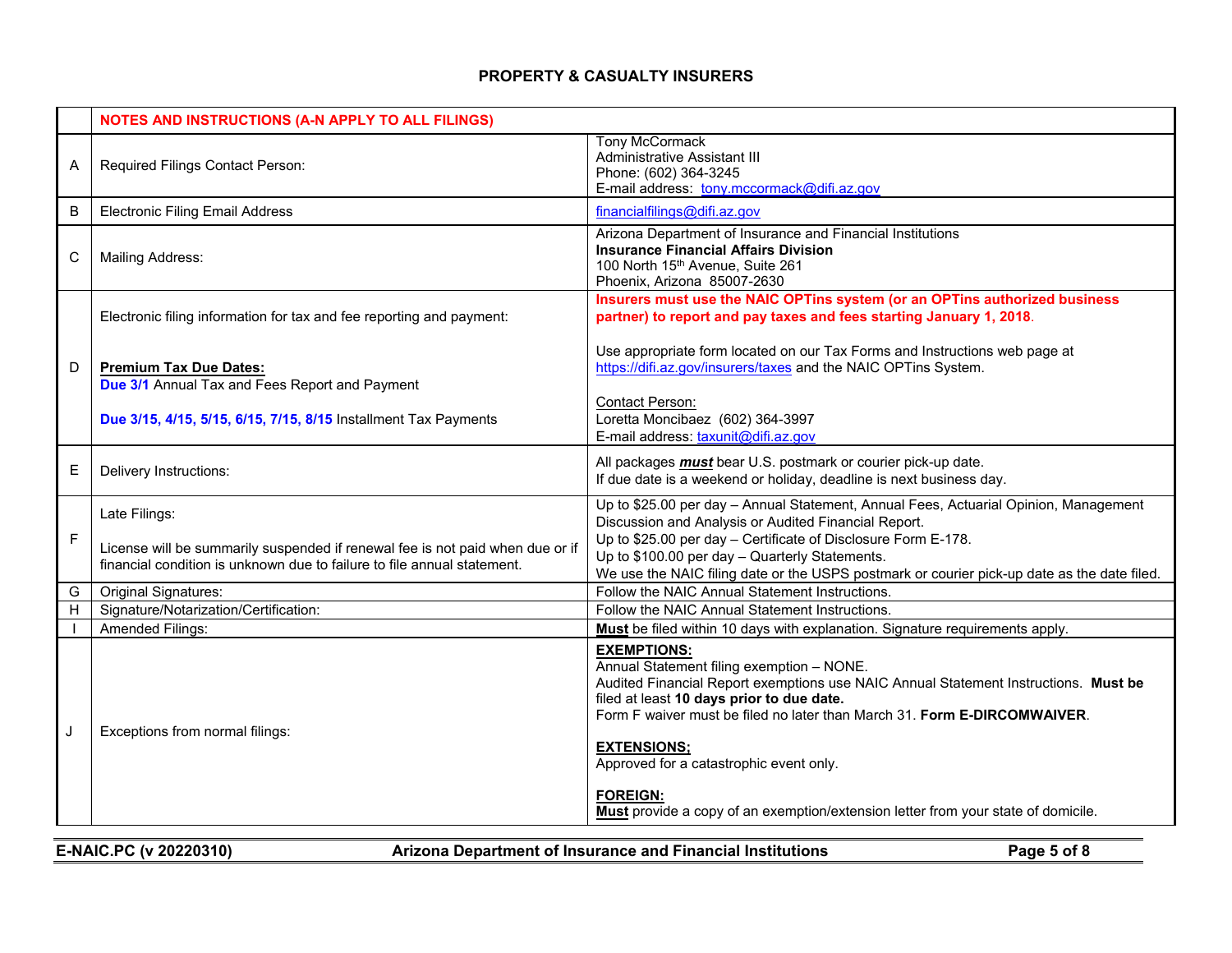| K              | Bar Codes (State or NAIC)                                                                                                                                                                                                                                                                                                                                                                                             | Follow the NAIC Annual Statement Instructions.                                                                                                                                                                                                                                                                                                                                                                                                                                  |
|----------------|-----------------------------------------------------------------------------------------------------------------------------------------------------------------------------------------------------------------------------------------------------------------------------------------------------------------------------------------------------------------------------------------------------------------------|---------------------------------------------------------------------------------------------------------------------------------------------------------------------------------------------------------------------------------------------------------------------------------------------------------------------------------------------------------------------------------------------------------------------------------------------------------------------------------|
| $\mathsf{L}$   | Signed Jurat                                                                                                                                                                                                                                                                                                                                                                                                          | Follow the NAIC Annual Statement Instructions. Domestic insurers must email a copy of<br>the executed Jurat page to financialfilings@difi.az.gov if it was not submitted to the NAIC.                                                                                                                                                                                                                                                                                           |
| M              | <b>NONE Filings:</b>                                                                                                                                                                                                                                                                                                                                                                                                  | Every page of the annual statement must be included in sequential page number order. All<br>State forms <b>must</b> be completed or stamped "None" if there are no entries on the form, and<br>returned as instructed.                                                                                                                                                                                                                                                          |
| $\overline{N}$ | Filings new, discontinued, or modified materially since last year:                                                                                                                                                                                                                                                                                                                                                    | Insurers must use the NAIC OPTins system (or an OPTins authorized business<br>partner) to report and pay taxes and fees starting January 1, 2018.                                                                                                                                                                                                                                                                                                                               |
| O              | <b>NAIC Electronic Filings:</b>                                                                                                                                                                                                                                                                                                                                                                                       | Form E-176, Form E-478/E-WCA, Form E-AFR, and Form E-MDA have been discontinued.<br>NAIC electronic filing due date for an Arizona domestic company not licensed in any other<br>state is $3/31$ (ARS $\S 20-234$ ).<br>XXX in Column 4 Number of Copies Domestic State means that the domestic insurer<br>should file electronically with the NAIC by the due date. A paper filing should not be filed<br>with the Arizona Department of Insurance and Financial Institutions. |
| P              | Communication of Internal Control Related Matters Noted in an Audit<br>must be filed even if NO unremediated material weaknesses were noted. If<br>no unremediated material weaknesses state so in the filing.<br>Management's Report of Internal Controls Over Financial Reporting is<br>not required per Section 17 of the Model Regulation unless annual direct and<br>assumed premiums are \$500 million or more. | Communication of Internal Control Related Matters Noted in an Audit is a letter from<br>the insurer's external auditor.<br>Form E-AFR.IC must be completed and attached to the Management's Report of Internal<br>Controls Over Financial Reporting filed with us.                                                                                                                                                                                                              |
| Q              | Certificate of Disclosure Form E-178                                                                                                                                                                                                                                                                                                                                                                                  | Name the document using this format "E178-NAIC Number-Insurer Name" (e.g. E178-<br>55555-INSURERNAME).<br>E-mail completed form to financialfilings@difi.az.gov.<br>Incomplete certificates will not be accepted and may result in statutory penalty of \$25 per<br>day.                                                                                                                                                                                                        |
| R              | ALL Mortgage Guaranty Insurers must file a Confidential Supplementary<br>Schedule F-3 and Form E-MG.MPP                                                                                                                                                                                                                                                                                                               | See Forms E-MG.CEDE and E-MG.MPP posted on our website.                                                                                                                                                                                                                                                                                                                                                                                                                         |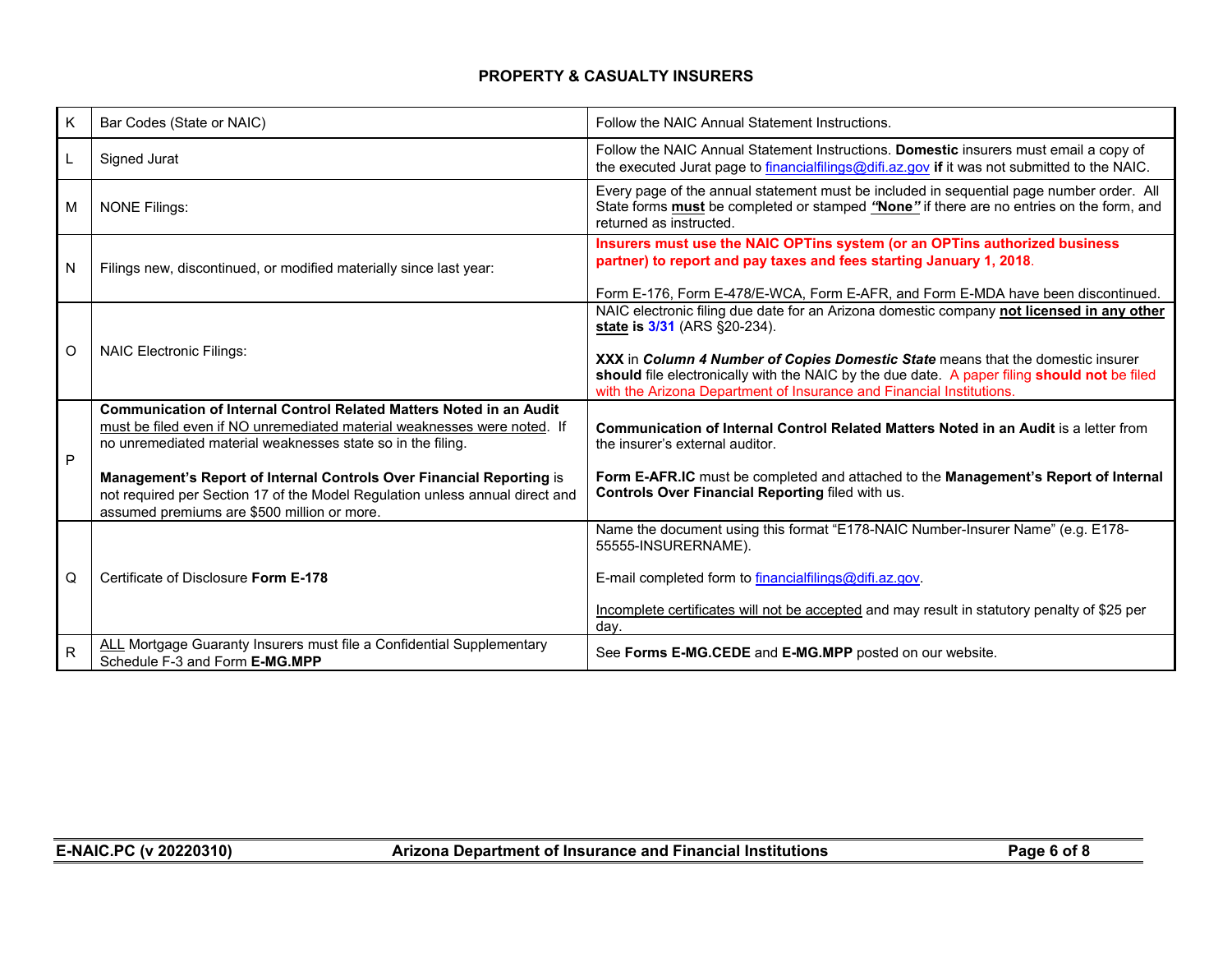| S            | Life & Health Section Reports:<br>1. HIPAA Reports Due 3/1 must be filed ONLY if the company offers what<br>ARS 20-1379 and the federal HIPAA statute define as individual health<br>insurance coverage. ARS §20-1382. See https://difi.az.gov/insurers/life-<br>health-forms-rates-compliance/hipaa-data-reporting.<br>2. Actuarial Certification of Rates for Small Employer Health Benefits Plans<br>Due 4/1 must be filed if you are an approved Accountable Health Plan.<br>ARS §20-2311(E).<br>3. Accountable Health Plan Small Employer Base Premium Rates and<br>Index Rates Due 4/1 must be filed if you are an approved Accountable<br>Health Plan. ARS § 20-2311(G).<br>4. HCSO Network Adequacy reports per Arizona Administrative Code R20-<br>6-1913 Due semi-annually<br>5. Health Care Insurer Provider Grievance reports per Arizona Revised<br>Statutes § 20-3102(F) Due semi-annually<br>6. Credit Life, Disability, and Unemployment Insurance Experience Report<br>Due 4/1 must be filed if you write credit insurance business in Arizona.<br>A.A.C. R20-6-604.07.<br>7. Credit Property Insurance Experience Report Due 4/1 must be filed if<br>you write credit property insurance in Arizona. ARS §20-1621.06.<br>8. Credit Property/Credit Unemployment Certification of Rates Due 4/1<br>must be filed if you are subject to ARS §20-1621.05(C)(1). | See the Life & Health Report Filing Instructions available in SERFF for detailed<br>filing instructions.<br>HIPAA Reports - Use Forms HIPAADATA, HIPAA-I, HIPAA-II and HIPAA-III<br>$1_{\cdot}$<br>located at https://difi.az.gov/insurers/life-health-forms-rates-compliance/hipaa-data-<br>reporting.<br>Actuarial Certification of Rates for Small Employer Health Benefits Plans<br>2 <sub>1</sub><br>Accountable Health Plan Small Employer Base Premium Rates and Index Rates<br>3.<br><b>HCSO Network Adequacy reports</b><br>4.<br>Health Care Insurer Provider Grievance reports<br>5.<br>The forms below are on our website at https://difi.az.gov/insurers/property-<br>casualty-forms-rates-compliance/property-casualty-form-rate-filings.<br>Credit Life, Disability, and Unemployment Insurance Experience Report.<br>6.<br>Credit Property Insurance Experience Report<br>7.<br>Credit Property/Credit Unemployment Certification of Rates<br>8.<br>E-mail the completed forms: Credit Life, Disability, and Unemployment Insurance<br>Experience Report; Credit Property Insurance Experience Report; and Credit<br>Property/Credit Unemployment Certification of Rates to propcas@difi.az.gov.<br>Name the document in the format described in the form. |
|--------------|--------------------------------------------------------------------------------------------------------------------------------------------------------------------------------------------------------------------------------------------------------------------------------------------------------------------------------------------------------------------------------------------------------------------------------------------------------------------------------------------------------------------------------------------------------------------------------------------------------------------------------------------------------------------------------------------------------------------------------------------------------------------------------------------------------------------------------------------------------------------------------------------------------------------------------------------------------------------------------------------------------------------------------------------------------------------------------------------------------------------------------------------------------------------------------------------------------------------------------------------------------------------------------------------------------------------------------------------------------------------------------|----------------------------------------------------------------------------------------------------------------------------------------------------------------------------------------------------------------------------------------------------------------------------------------------------------------------------------------------------------------------------------------------------------------------------------------------------------------------------------------------------------------------------------------------------------------------------------------------------------------------------------------------------------------------------------------------------------------------------------------------------------------------------------------------------------------------------------------------------------------------------------------------------------------------------------------------------------------------------------------------------------------------------------------------------------------------------------------------------------------------------------------------------------------------------------------------------------------------------------------------------------------------------|
| $\mathsf{T}$ | Form B and C Insurance Holding Company System Registration Statement                                                                                                                                                                                                                                                                                                                                                                                                                                                                                                                                                                                                                                                                                                                                                                                                                                                                                                                                                                                                                                                                                                                                                                                                                                                                                                           | <b>ARIZONA DOMESTIC COMPANIES ONLY</b><br>See Forms E-185, E-185B, E-185C, E-185D, E-185F, and E-185XD, available on our web<br>site at https://difi.az.gov/insurers/licensingregistration/acquisition-holding-company.<br><b>SEND TO</b> financialfilings@difi.az.gov<br>DO NOT MAIL ORIGINAL / HARD COPY DOCUMENT                                                                                                                                                                                                                                                                                                                                                                                                                                                                                                                                                                                                                                                                                                                                                                                                                                                                                                                                                        |
| U            | <b>Actuarial Opinion Summary</b><br>ARS Title 20, Chapter 3, Article 9.<br>http://www.azleg.state.az.us/ArizonaRevisedStatutes.asp?Title=20                                                                                                                                                                                                                                                                                                                                                                                                                                                                                                                                                                                                                                                                                                                                                                                                                                                                                                                                                                                                                                                                                                                                                                                                                                    | ARIZONA DOMESTICS transacting Property or Casualty insurance ONLY: Email to<br>financialfilings@difi.az.gov.                                                                                                                                                                                                                                                                                                                                                                                                                                                                                                                                                                                                                                                                                                                                                                                                                                                                                                                                                                                                                                                                                                                                                               |
| $\vee$       | <b>ORSA</b>                                                                                                                                                                                                                                                                                                                                                                                                                                                                                                                                                                                                                                                                                                                                                                                                                                                                                                                                                                                                                                                                                                                                                                                                                                                                                                                                                                    | File only if applicable. See Arizona Revised Statutes (ARS) § 20-491 through § 20-491.07.<br>Exemptions from this filing requirement are located in ARS 20-491.04.                                                                                                                                                                                                                                                                                                                                                                                                                                                                                                                                                                                                                                                                                                                                                                                                                                                                                                                                                                                                                                                                                                         |

**General Instructions for Companies to Use Checklist**

| <b>E-NAIC.PC (v 20220310)</b> | <b>Arizona Department of Insurance and Financial Institutions</b> | of P<br>Page |
|-------------------------------|-------------------------------------------------------------------|--------------|